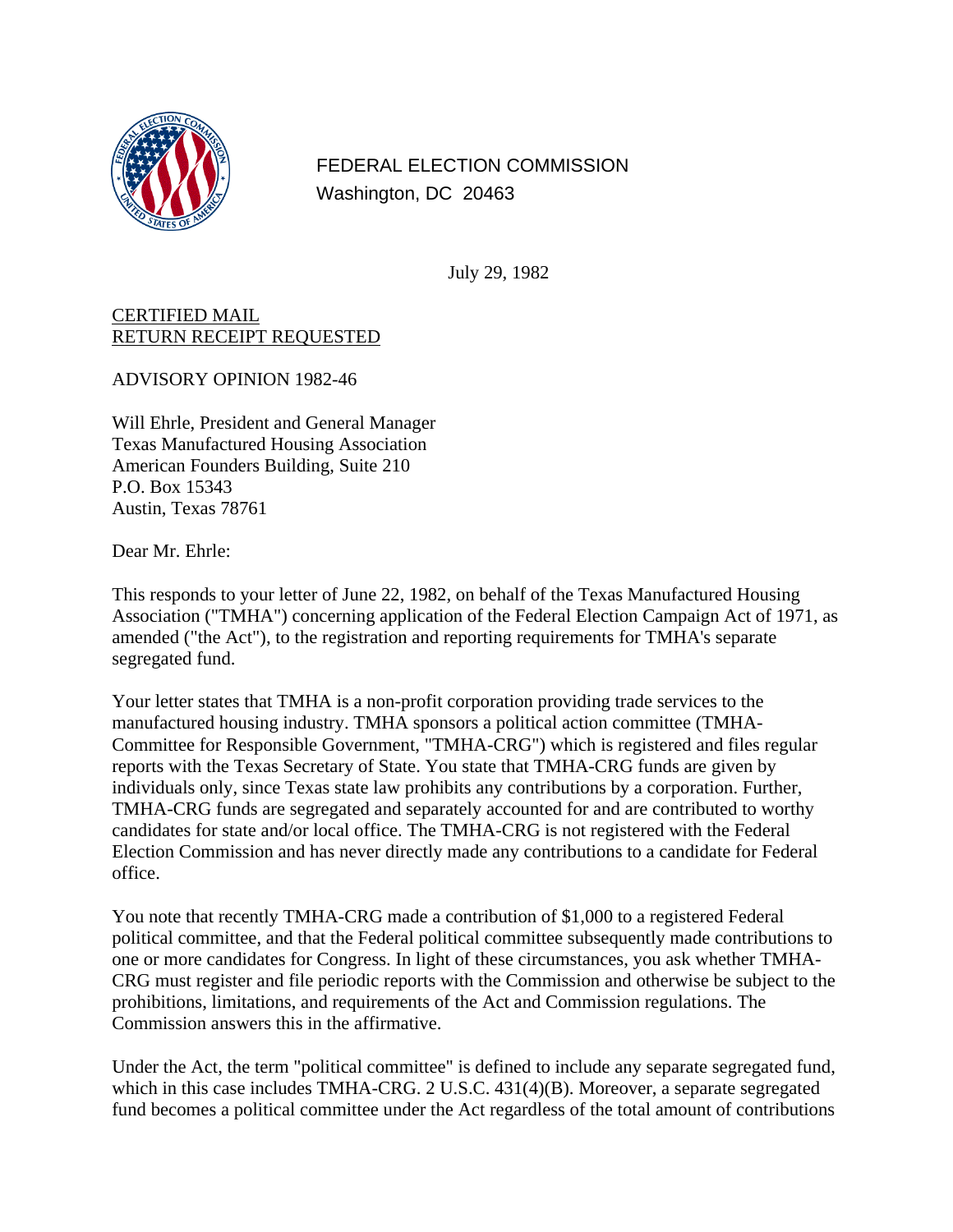it makes to Federal candidates or other Federal political committees. Compare 2 U.S.C.  $431(4)(A)$ ,  $431(4)(C)$ , and  $431(4)(B)$  and see Advisory Opinion 1981-6 (copy enclosed). Thus, the making of the contribution by TMHA-CRG to the Federal political committee triggers "political committee" status for TMHA-CRG under the Act.\*/ As a political committee TMHA-CRG is therefore required to register with the Commission within 10 days, and file periodic reports disclosing contributions made and received. See 2 U.S.C. 433(a) and 434(a) (4). Furthermore, the first report filed by TMHA-CRG must disclose amounts received prior to becoming a political committee, even if such amounts were not received during the current reporting period. 11 CFR 104.3(a) and 104.12. As the separate segregated fund of a trade association, THMA-CRG may solicit the executive and administrative personnel and stockholders of TMHA member corporations provided those member corporations give separate and specific approval to such solicitation and the member corporation has not authorized any such solicitation by more than one such trade association in any calendar year. See 2 U.S.C. 441b(b)(4)(D) and 11 CFR 114.8.

You have asked specifically how, if TMHA-CRG is required to register and report with the Commission, it may continue to function as a state PAC at the same time that it operates and makes contributions to Federal candidates and political committees. Commission regulations at 11 CFR 102.5 provide that any organization that finances political activity in connection with both Federal and non-Federal elections, and which is a political committee, has two options. It must establish a separate Federal account which is treated as a separate political committee and which must comply with the requirements of the Act. Alternatively, it may establish a single political committee which may only receive contributions subject to the prohibitions and limitations of the Act regardless of whether such contributions are for use in connection with Federal or non-Federal elections.

This response constitutes an advisory opinion concerning application of the Act, or regulations prescribed by the Commission, to the specific transaction or activity set forth in your request. See 2 U.S.C. 437f.

Sincerely yours,

(signed)

Frank P. Reiche Chairman for the Federal Election Commission

Enclosure (AO 1981-6)

\* The Commission notes that the only way for TMHA-CRG to avoid the registration and reporting requirements of the Act is to rescind the original transaction which gave rise to TMHA-CRG's status as a separate segregated fund under 2 U.S.C. 441b(b) (i.e. the making of the \$1,000 contribution to another Federal political committee). TMHA-CRG should also be aware that once having registered and filed its initial report of the sources and recipients of